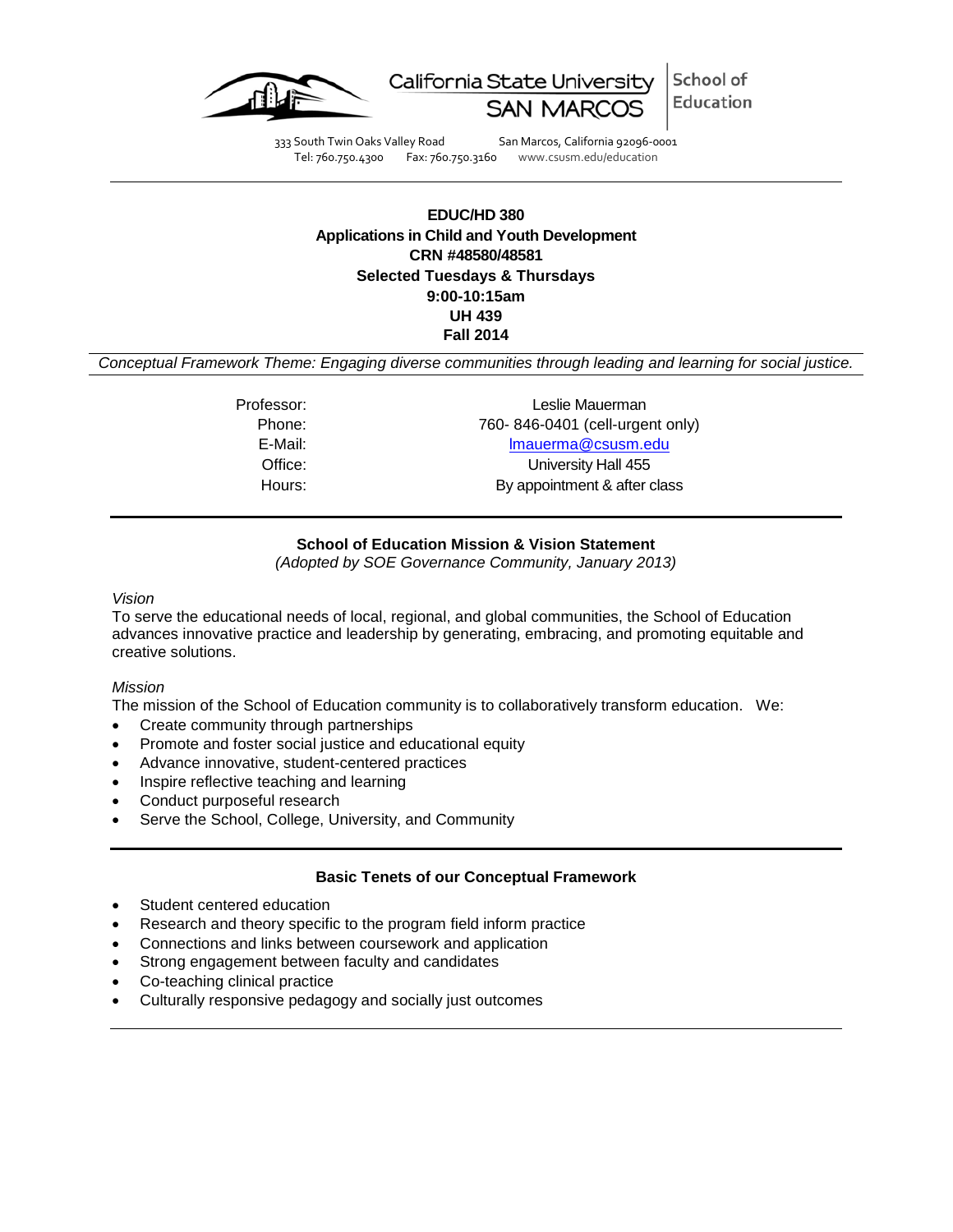# **COURSE DESCRIPTION**

Considers the social, cultural, cognitive, emotional, linguistic, and behavioral development of children and adolescents from multidisciplinary, multicultural, and applied perspectives. Students will learn major theories of development in order to apply that knowledge to their work in evidence-based services and programs for children and youth. Includes a field experience component through which students will consider how their inclass learning is enacted in the lived experiences of children and youth. Special attention is given to identifying multicultural and socio-cultural influences on development. *May not be taken for credit by students who have received credit for EDUC 496-1. Also offered as HD 380. Students may not receive credit for both.*

# **Course Objectives**

By the end of the course, students will be able to:

- 1. Describe the main principles of cognitive development, information processing, and sociocultural theory in order to identify how each is manifested in the lives of children and youth
- 2. Use the field experience to demonstrate how academic theory contributes to understanding observed differences in socially, culturally, and linguistically diverse children and youth
- 3. Understand and then evaluate the ways in which academic theory is applied within the realms of health, human services, and education
- 4. Apply knowledge gained from the field experience when considering influences such as environment, culture, family/sibling/friend relationships on the development of thought and reasoning
- 5. Create an understanding of what various theoretical constructs actually mean in the "real life" of children and youth
- 6. Summarize findings of empirical research in major areas of cognitive development, including perception, language, memory, conceptual understanding, problems solving, social cognition, and acquisition of academic skills and apply those summaries to understanding the lived experiences of children and youth
- 7. Understand cognitive and developmental processes and determine how that knowledge can be best applied to work with children and youth in education and other human services fields.

**\*Special Note: Because this course requires a field service component, a personal background check may be required. It is your responsibility to check with the agency you will be serving and to meet fingerprinting and other requirements in order to serve as a volunteer. All students must work with the Office of Service Learning [\(http://www.csusm.edu/ocsl/students/forms.html\)](http://www.csusm.edu/ocsl/students/forms.html) to ensure that proper procedures are followed and maintained throughout the term.**

#### **GENERAL CONSIDERATIONS**

#### **All University Writing Requirement**

Writing requirements for this class will be met as described in the assignments. Every course at the university, including this one, must have a writing requirement of at least 2500 words.

#### **Students with Disabilities Requiring Reasonable Accommodations**

Students with disabilities who require reasonable accommodations must be approved for services by providing appropriate and recent documentation to the Office of Disable Student Services (DSS). This office is located in Craven Hall 4300, and can be contacted by phone at (760) 750-4905, or TTY (760) 750-4909. Students authorized by DSS to receive reasonable accommodations should meet with their instructor during office hours or, in order to ensure confidentiality, in a more private setting.

#### **CSUSM Academic Honesty Policy**

Students will be expected to adhere to standards of academic honesty and integrity, as outlined in the Student Academic Honesty Policy. All written work and oral presentation assignments must be original work. All ideas or materials borrowed from other sources must have appropriate references to the original sources. Any quoted material should give credit to the source and be punctuated with quotation marks.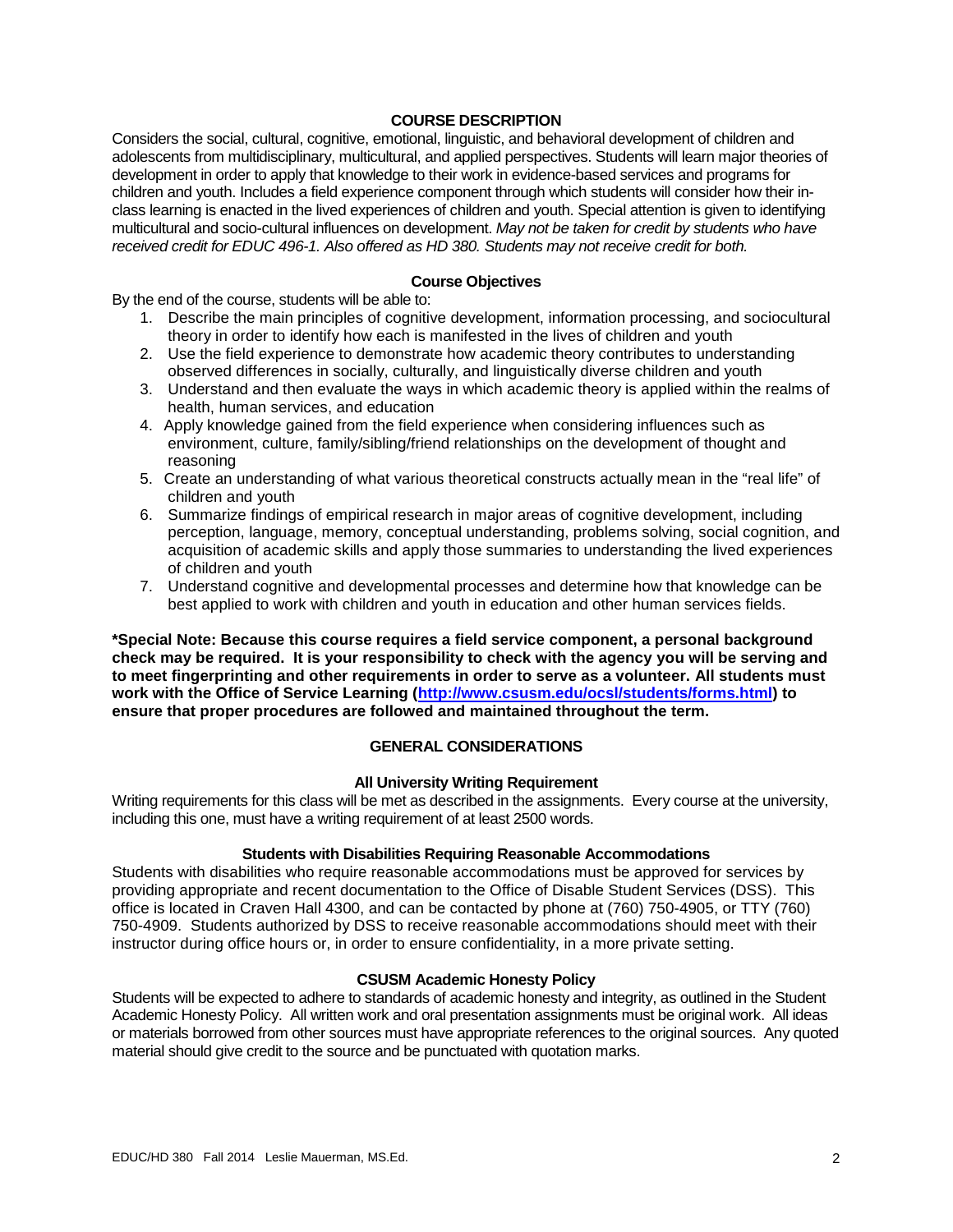Students are responsible for honest completion of their work including examinations. There will be no tolerance for infractions. If you believe there has been an infraction by someone in the class, please bring it to the instructor's attention. The instructor reserves the right to discipline any student for academic dishonesty in accordance with the general rules and regulations of the university. Disciplinary action may include the lowering of grades and/or the assignment of a failing grade for an exam, assignment, or the class as a whole. *Incidents of Academic Dishonesty will be reported to the Dean of Students. Sanctions at the University level may include suspension or expulsion from the University.*

#### **Plagiarism**

As an educator, it is expected that each student will do his/her own work, and contribute equally to group projects and processes. Plagiarism or cheating is unacceptable under any circumstances. If you are in doubt about whether your work is paraphrased or plagiarized see the Plagiarism Prevention for Students website [http://library.csusm.edu/plagiarism/index.html.](http://library.csusm.edu/plagiarism/index.html) If there are questions about academic honesty, please consult the University catalog.

#### **Electronic Communication Protocol**

Electronic correspondence is a part of professional interactions. If you need to contact me, e-mail is often the easiest way to do so at bingalls@csusm.edu. Please be reminded that e-mail and on-line discussions are a very specific form of communication, with their own nuances and etiquette. For instance, electronic messages sent in all upper case (or lower case) letters, major typos, or slang, often communicate more than the sender originally intended. With that said, please be mindful of all e-mail and on-line discussion messages you send to your colleagues, to faculty members in the College of Education, or to persons within the greater educational community. All electronic messages should be crafted with professionalism and care.

Things to consider:

- Would I say in person what this electronic message specifically says?
- How could this message be misconstrued?
- Does this message represent my highest self?
- Am I sending this electronic message to avoid a face-to-face conversation?

In addition, if there is ever a concern with an electronic message sent to you, please talk with the author in person in order to correct any confusion.

#### **Attendance Policy**

Due to the dynamic and interactive nature of courses in the College of Education, Health and Human Services all students are expected to attend all classes and to participate actively. At a minimum, students must attend more than 80% of class time, or s/he may not receive a passing grade for the course at the discretion of the instructor. Individual instructors may adopt more stringent attendance requirements. *(Adopted by the COE Governance Community, December, 1997).* Should a student have extenuating circumstances, s/he should contact the instructor as soon as possible. *For EDUC 380 course: Students missing three class sessions will earn grades reduced by one full grade. Students missing four or more class sessions will earn grades reduced by two full grades. Leaving early or arriving late by more than 15 minutes constitutes one absence. Illness and emergencies are considered on a case-by-case basis. However, notification of an absence does not constitute an excuse.* 

## **COURSE REQUIREMENTS**

## **Required Texts**

- Willingham, D. (2009). *Why Don't Students Like School? A Cognitive Scientist Answers Questions about How the Mind Works and What it Means for Your Classroom.* San Francisco, CA: Jossey-Bass.
- Scholarly and applied articles from academic researchers and field practitioners are required and will be found in our Cougar Courses container.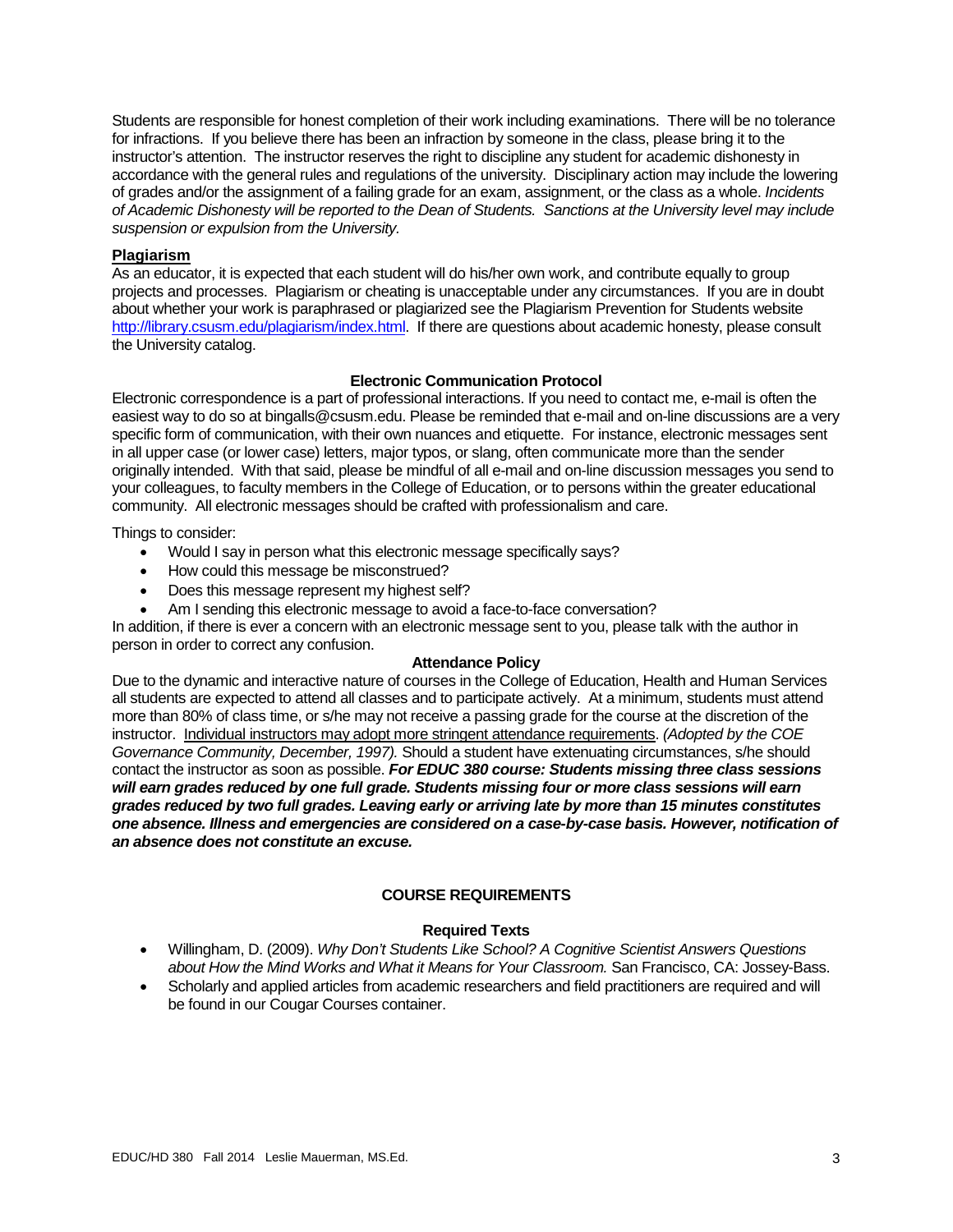# **Grading Standards (Points)**

|    |       | A | 93-100 | А-        | 90-92 |
|----|-------|---|--------|-----------|-------|
| B+ | 87-89 | в | 83-86  | <b>B-</b> | 80-82 |
| C+ | 77-79 | С | 73-76  | $C-$      | 70-72 |

Please note that an A is earned from 93-100, not 90-100.

#### **Assignments**

Students are expected to demonstrate competency in the use of various forms of technology (i.e. word processing, electronic mail, use of the Internet, and/or multimedia presentations). Specific requirements for course assignments with regard to technology are at the discretion of the instructor. Assignments are to be turned in on the due date, no exceptions.

Proofread and edit word-processed assignments prior to submission. Hand-written work is not accepted. Assignments are written in Times New Roman or Arial, size12 font, and are double-spaced. Ensure the text is error-free (grammar, spelling), and ideas are logically and concisely presented. All citations, where appropriate, use American Psychological Association (APA) format. All submissions are to be submitted in assignment portals inside the Cougar Course; this is a paperless course.

| <b>Assignment Overview</b>                                            | <b>Points</b><br><b>Possible</b> |  |  |
|-----------------------------------------------------------------------|----------------------------------|--|--|
| Interview with a Youth                                                |                                  |  |  |
| Service Learning Reflective Report                                    | 25                               |  |  |
| Presentation of Interview Findings & Implications;<br>Gallery Walk on | 10                               |  |  |
| <b>Weekly Service Learning Reflection</b>                             |                                  |  |  |
| Final Exam: Online during Finals Week                                 |                                  |  |  |
| Participation, Engagement and Decorum                                 | 10                               |  |  |
| <b>Total Points</b>                                                   |                                  |  |  |

## **Assignment Detail**

#### **1. Weekly Reflection In-class Journal 15 points**

Each Tuesday, we will conduct an in-class assignment which will be a prompt regarding the reading or what you have experienced in your service learning setting—the goal here is to develop the report over time!

This response portal is located inside the online course companion, so laptops are necessary in class. Those who cannot bring a computer will not be penalized, but the assignment is due at midnight on the night of that class meeting. 1 point each week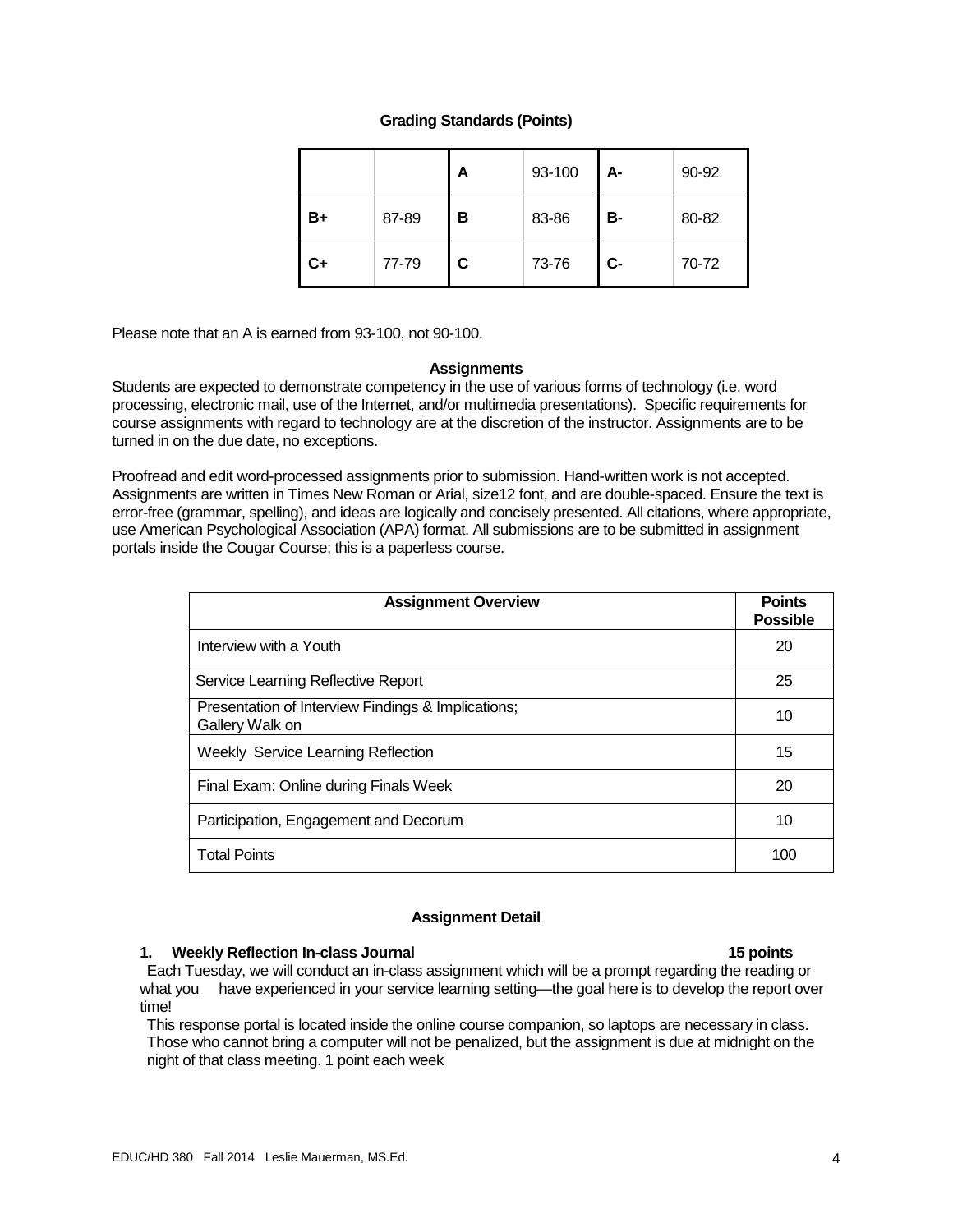# **2. Interview With a Youth 20 points**

You will identify a child or adolescent with whom to work this semester. You will conduct a series of interviews centered on the major theories discussed in this course. Because the focus of this course is on *understanding how theories of development apply to the lived experiences of children and adolescents,*  these interviews will encourage you to make those connections*.* This assignment encourages you to *create an understanding of what various theoretical constructs actually mean in the "real life" of children and adolescents*. See pages 6 & 7 for sample interview questions.

# **3. Service Learning Experience and Reflective Report: 25 points**

Because this course focuses on *understanding how theories of child and adolescent development are applied in daily practice*, you will spend 1-2 hours per week volunteering in a field-based program of your choice. You may volunteer in a public or private school classroom, a hospital, or a social work setting. You will document your interactions with the children or adolescents you encounter and write an analysis that makes connections between and among the theories we discuss in class and your experiences in the field. We will discuss procedures for identifying a field site, expectations for gaining permission to volunteer, and requirements for the write-up in class. See page 6 for questions to guide your thinking during the observations. Use the graphic organizer on page 8 to hold your thinking if you find it useful.

#### **4. Presentation/ Gallery Walk (Interview and Implications) 10 points**

In order to emphasize the *importance of practically applying the theories and concepts from this class to the real world of children and adolescents*, you will prepare a presentation of the major findings from your service learning experience. This presentation can be a poster, PowerPoint, or any other creative format, and you will share the work in a Gallery Walk during the  $15<sup>th</sup>$  week of the course. Your presentation must summarize your findings from the service learning experience and *discuss their implications for education, social work, and other human services fields*.

## **5. Final Exam 20 points**

During finals week, you will take a comprehensive final exam in order to demonstrate your understanding of the major theories and concepts related to child and adolescent development and *how they apply to education and human services*.

Because research suggests that the act of retrieving information on a regular basis aids in retention, there will be 2-3 questions given at the end of class each Tuesday. These questions represent the primary learning undertaken that week and should be used to create a study guide. These questions will become part of the final exam.

## **6. Participation and classroom decorum 10 points**

**\*Course Format:** Because the focus of this class is on an applied understanding of how children and youth develop cognitively, emotionally, and socially, all topics will be taught through interdisciplinary and multicultural perspectives. The topics listed below identify the main idea for each class session and will be discussed with an interdisciplinary lens. We will integrate findings from numerous related fields as we work to understand how theory enacts itself in the real lives of children and youth**.**

To that end, **class will meet on Tuesdays** *and* **Thursdays during weeks 1, 2, and 15. During weeks 3-14, class will meet on Tuesdays only.** Students will spend Thursdays during weeks 2-14 in their service learning experience setting in order to observe ways in which Tuesday's content is manifested in the lives of children and youth. \*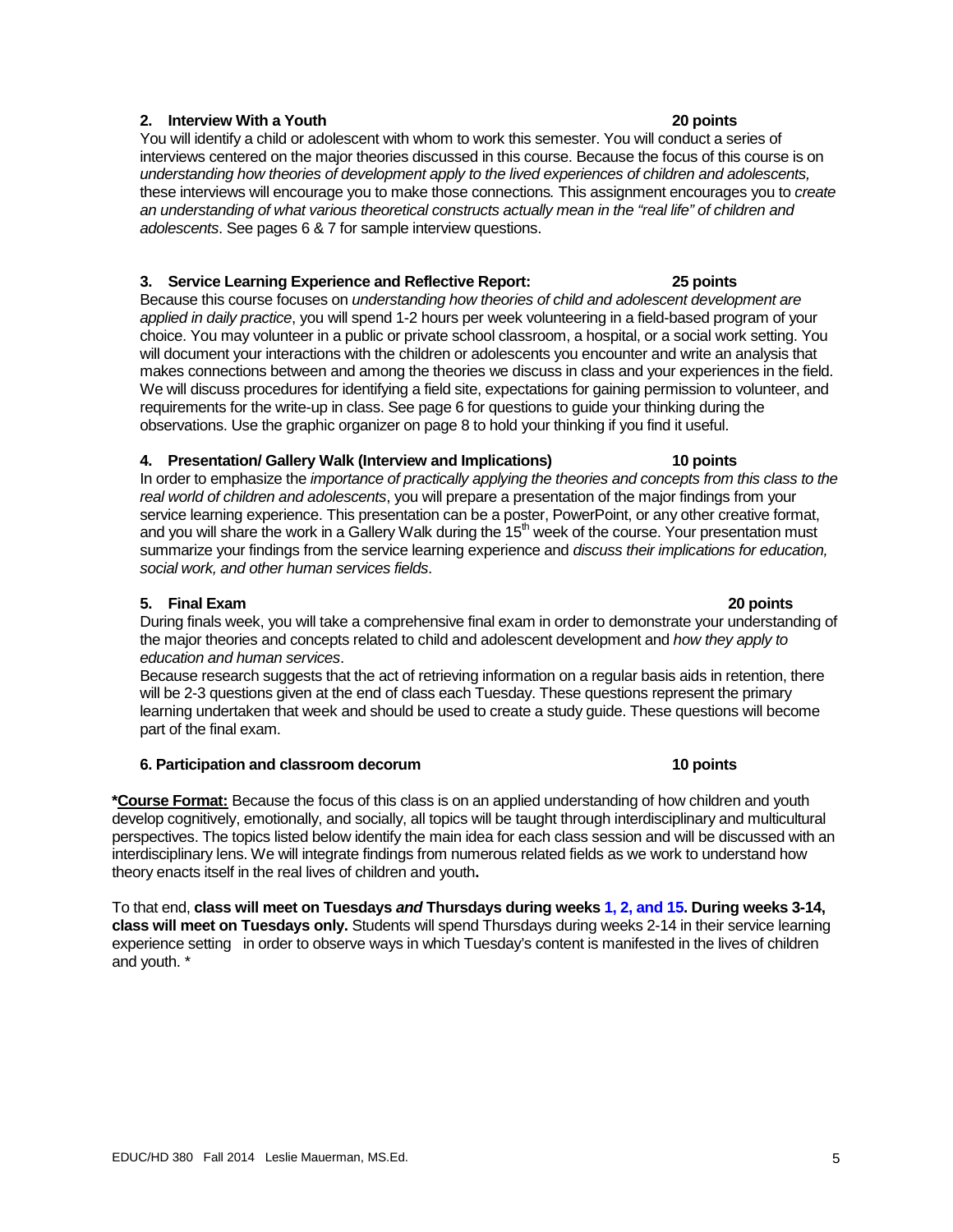# **EDUC 380** *TENTATIVE* **CLASS SCHEDULE FALL 2014 – MAUERMAN T TH 9-10:15 ROOM UH 439**

| <b>Week</b>                                  | <b>Topic</b>                                                                                                                                                                                                                        | <b>Readings &amp;</b><br><b>Assignments</b>                                                   |
|----------------------------------------------|-------------------------------------------------------------------------------------------------------------------------------------------------------------------------------------------------------------------------------------|-----------------------------------------------------------------------------------------------|
| $\mathbf 1$<br>T 8/26<br>Th<br>8/28          | T: Course O'view, Introduction to brain development<br>Th: Social influences & multicultural perspectives on development                                                                                                            | National Geographic<br>article "The Teenage<br>Brain"                                         |
| $\overline{\mathbf{2}}$<br>$T$ 9/2<br>Th 9/4 | T: Vygotsky, the sociocultural perspective, and the influence of social contexts<br>on behavior<br>Th:                                                                                                                              | <b>Vygotsky PDF</b><br>Willingham, Chapter 1                                                  |
| $\overline{3}$<br>T 9/9                      | T: Memory development (working and long-term) and information processing<br>Th: Service Learning-Note taking Prompt: notice the children's memory<br>capacities and how they process information                                    | Cowan PDF<br>PDF on memory in<br>general<br>Willingham, Chapter 3                             |
| $\overline{\mathbf{4}}$<br>T 9/16            | T: Development of the four domains of literacy<br>Th: Service Learning- Note taking Prompt: Notice how the children use<br>reading, writing, speaking, and listening to communicate and make meaning                                | Kuhl article<br>Language<br>Development PDF                                                   |
| 5<br>T 9/23                                  | T: Problem solving and metacognition<br>Th: Service learning- Note taking Prompt: Observe how the children react to<br>problems, challenges, and difficulties                                                                       | Joseph & Strain<br>article                                                                    |
| $\bf 6$<br>T 9/30                            | T: Problem solving and critical thinking<br>Th: Service learning-Note taking Prompt: Observe whether and how the<br>children employ the critical thinking strategies we discuss on Monday                                           | Re-read the Joseph &<br>Strain article                                                        |
| $\overline{\mathbf{7}}$<br>T 10/7            | T: Academic skills<br>Th: Service learning-Note taking Prompt: Notice children's attitudes toward<br>achieving academically; Identify social influences on their academic work                                                      | Willingham, Chapters<br>2, 4, 5, 86                                                           |
| 8<br>T<br>10/14                              | T: Development of identity: Self, ethnic, situational<br>Th: Service learning- Note taking Prompt: Identify how the children appear<br>to view themselves; Notice any social and multicultural influences                           | Klimstra article                                                                              |
| $\boldsymbol{9}$<br>T<br>10/21               | T: Self-concept and self-esteem<br>Th: Service learning- Note taking Prompt: Notice what value the children<br>place on their abilities. Is that value influenced by their social, cultural, and<br>linguistic identity?            | Prothero article                                                                              |
| 10<br>T<br>10/28                             | T: Motivation<br>Th: Service learning-Note taking Prompt: Identify varying levels of<br>motivation among the children. Think about the multicultural and social<br>influences on their behavioral and/or academic choices           | 2 Daniels articles<br>Due Tuesday (in<br>CC): Interview with a<br>Youth                       |
| 11<br>11/4                                   | T: Peer and friend relationships<br>Th: Service learning— Note taking Prompt: Notice how the children interact<br>with their peers; What appears to influence the                                                                   |                                                                                               |
|                                              | decisions they make and the language they use with different<br>individuals.                                                                                                                                                        |                                                                                               |
| 12<br>11/11                                  | T: Brain compatible learning<br>Th: Service learning— Note taking Prompt: Think about why some children<br>learn with relative ease while others struggle; Identify social and multicultural<br>influences on thinking and learning | Willingham, Chapter 7<br>Due Th11/13 (in CC):<br><b>Service Learning</b><br><b>Reflection</b> |
| 13<br>11/18                                  | T: Brain-compatible learning (continued)                                                                                                                                                                                            |                                                                                               |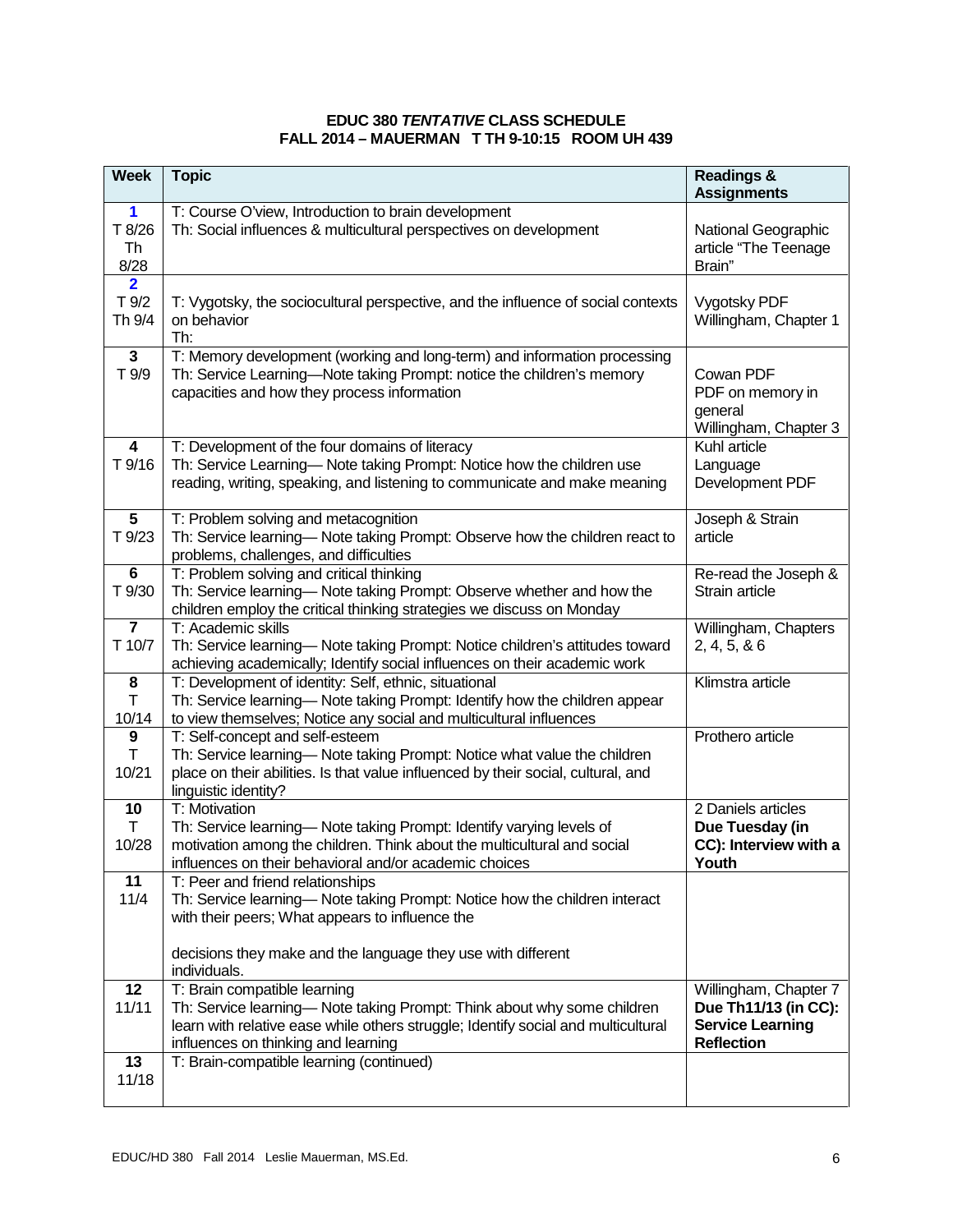| <b>Week</b> | <b>Topic</b>                                                           | <b>Readings &amp;</b><br><b>Assignments</b> |
|-------------|------------------------------------------------------------------------|---------------------------------------------|
| 14          | Online session: Intersections among research, practice, and reality    | Follow the detailed                         |
| 11/25       | <b>Happy Thanksgiving</b>                                              | directions on CC.                           |
| 15          | Th: Gallery Walk (watch for different location)                        | Willingham, Chapter 9                       |
| 12/4        | Poster or laptop PPT presentation for Gallery Walk                     | Due Tues (in CC)                            |
| 16<br>12/12 | <b>Final Exam</b><br>Online during Finals Week; Due Dec 12 by midnight |                                             |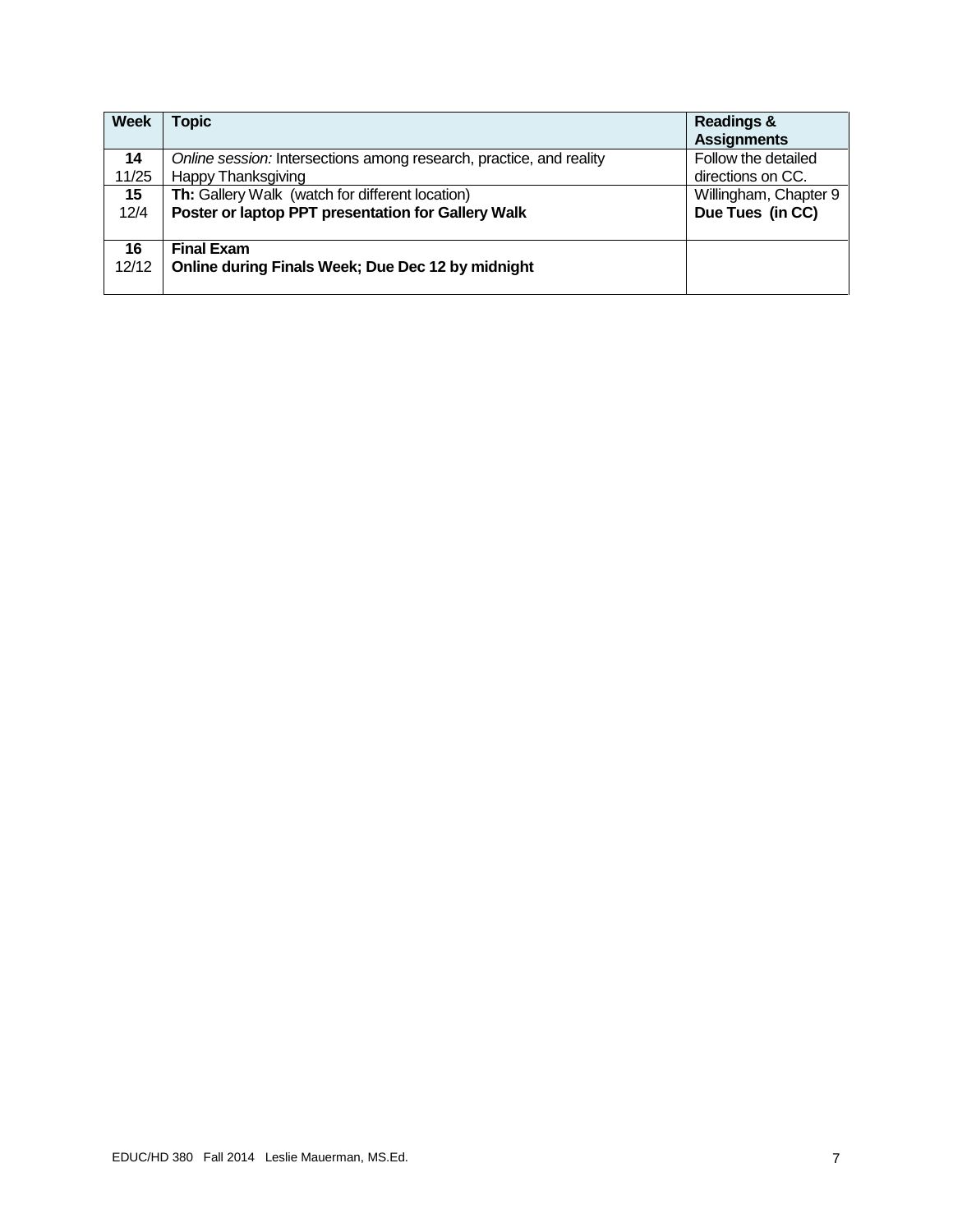# **HD/EDUC 380 Assignment Detail**

# **GUIDING QUESTIONS FOR INTERVIEW & SERVICE-LEARNING REFLECTION**

- 1.) How do the theories of cognitive development inform and/or influence service providers' interactions with their patients/students/clients?
- 2.) What outside influences such as environmental factors, cultural expectations, and family/sibling/friend relationships are evident on the patients/students/clients at your service-learning site? In other words, how do outside forces influence the choices you see being made?
- 3.) How do these outside influences affect the development of thought and reasoning within the patient/student/client?
- 4.) How do these outside influences affect the service providers' responses and their ability to address the needs of the patient/student/client?
- 5.) How will your understanding of the cognitive, emotional, and social development of the people (patients, students, clients, and service providers) you observe during your service learning experience inform and/or influence your interactions and decision-making processes within your future social and professional life?
- 6.) *For the interview with a child/adolescent in particular*: How will your observation and understanding of this child's cognitive, social, and emotional development inform and/or influence your interactions and decision-making process with other children of this age?

# **QUESTIONS FOR THE INTERVIEW WITH A CHILD OR ADOLESCENT Assignment**

- 1.) What types of things do you like to do in your free time? How do you decide what to do when you have a choice?
- 2.) How do you feel about school? What is your favorite part? What is your least favorite part?
- 3.) Tell me about your family and friends.
- 4.) Do you have a best friend?
- 5.) What is the best part about having a good friend?
- 6.) What is something difficult about having a best friend?
- 7.) What is your favorite thing to do with your family?
- 8.) How do you solve disagreements with your friends?
- 9.) How do you respond when your parents won't allow you to do something you want to do or have something you want?
- 10.) Have you thought about what you want to be when you grow up? If you know what you want to be, what do you need to do while you are young in order to get ready to achieve that goal?

During one of your interview sessions, take time to "play" with your child or adolescent. Play a board game, outdoor sport etc. Observe their actions; question choice of moves, etc.